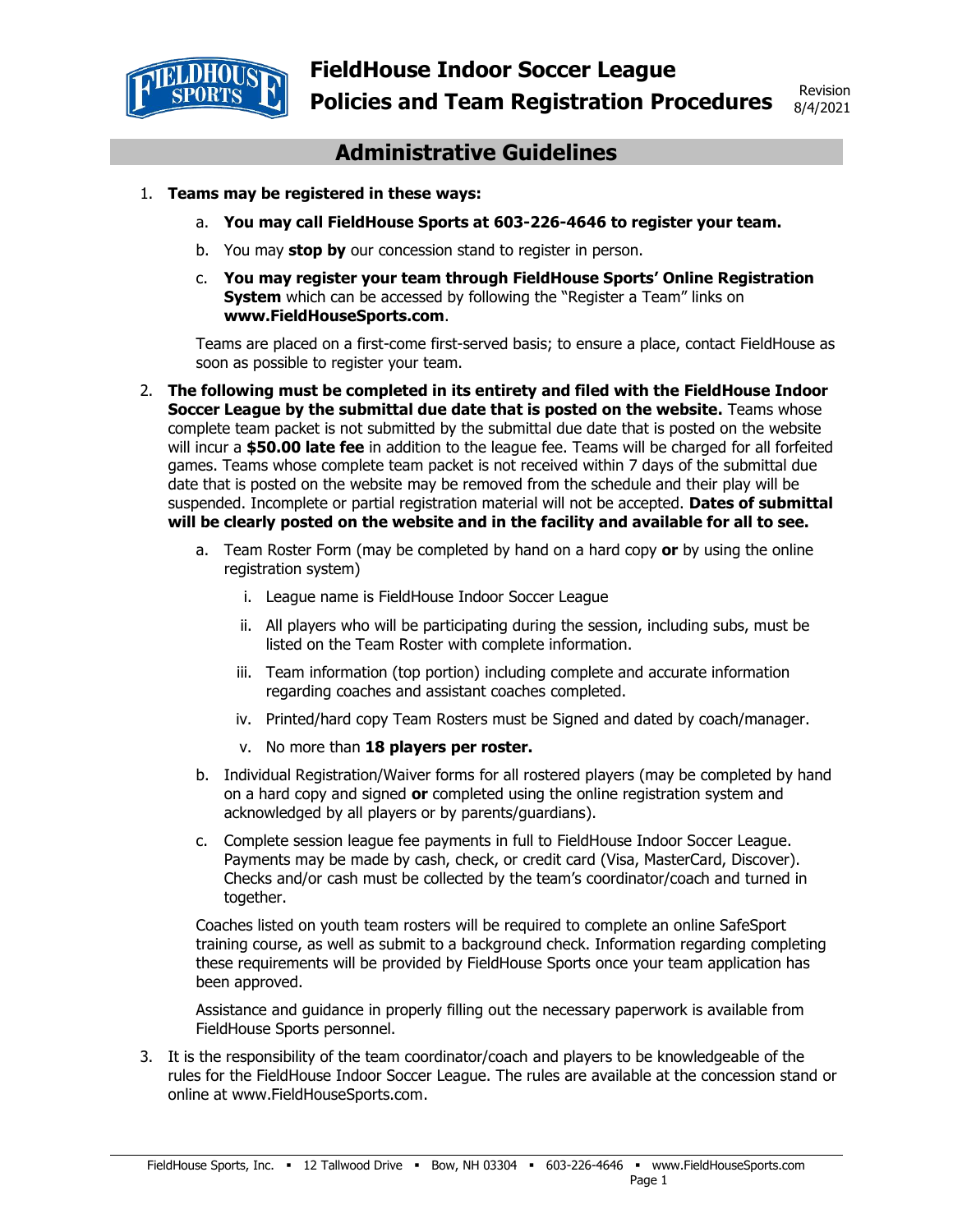#### All injuries, regardless of type, must be reported to FieldHouse Sports staff.

4. **Only the rostered coaches (maximum of three), players, and the referee(s) involved in the game currently taking place, are allowed in the bench areas.** If any other personnel are found present during the game, a two-minute delay of game penalty shall be imposed on that team and the person or persons shall be removed from the bench area.

The penalized team shall play the full two-minute penalty one player down.

- 5. FieldHouse Sports reserves the right, at the management's discretion, to determine the placement of a team within a particular division of that team's age group, so as to ensure divisions which are deemed best for that age group and the league as a whole.
- 6. Teams withdrawing from league play after a session starts will be held responsible for the value of the scheduled/played games up to the point of withdrawal as well as for an administrative fee. Teams will not be allowed to participate in further sessions of play until balance is paid in full.
- 7. Session League Start Dates are posted at www.FieldHouseSports.com.

## **General Guidelines**

- 1. **Non-participants are not permitted to be on the field** between games or at half time.
- 2. If there is a scheduled **bye game**, only players registered in that division can play.
- 3. **Food is not allowed in the bench area at any time.** This will help stop the tracking of debris onto the playing fields. Coaches should encourage players to be responsible with drink bottles and to dispose of empty containers in the trash. Coaches should not hold coffee or other beverages out over the playing field.
- 4. No footwear other than flat-soled shoes will be allowed on the multi-purpose/small field. Artificial turf shoes will be allowed on the turf fields. **Absolutely no cleats of any kind will be allowed.** Team coordinators/coaches must inform all players and parents of this rule. There are no exceptions.
- 5. **If a game is forfeited or terminated by the referee,** the field can only continue to be used by the non-offending team at the referee's discretion. A terminated game will not be made up or continued at a later date. The referee and/or FieldHouse Sports management shall determine the outcome of the game.
- 6. **All teams are required to have same color shirts and it is recommended that the shirts have numbers on the back.** All teams will be responsible for providing an alternate color shirt. If both teams do not have alternate color shirts, the home team will be responsible for obtaining the pinnies from the concession stand and returning them at the conclusion of the game.
- 7. **All games will be played according to the schedule published by FieldHouse Sports.** Extraordinary circumstances must be brought to the attention of FieldHouse Sports management for review and consideration for a game to be rescheduled or moved.
- 8. **FieldHouse Sports will only close in extreme circumstances.** If this should happen, every effort will be made to contact the coaches of scheduled games. **Teams canceling due to extreme weather must do so 2 hours before the scheduled game time.** This game will be a tie. If not done before the 2-hour window, the game will be reflected as a loss.
- 9. **Games cancelled by FieldHouse Sports will be rescheduled at available times** that may include daytimes during school vacations and Saturday and Sunday mornings at 6:00 and 6:30 AM. Games not able to be rescheduled will be considered a 4-4 tie for the standings.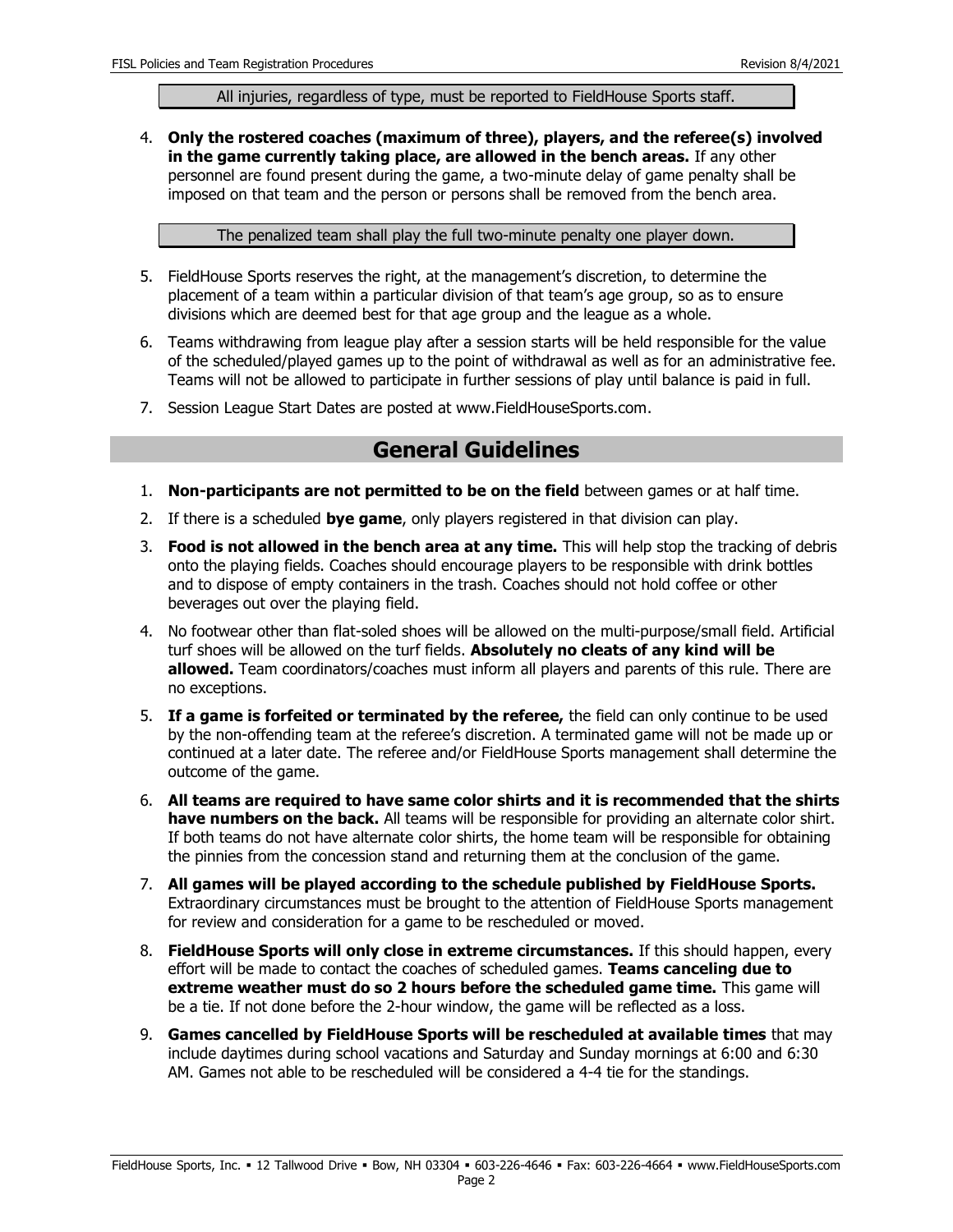### **Eligibility Requirements**

- 1. The age cutoff dates of all divisions will be strictly enforced.
	- a. For **Youth Teams**, August 1 is the cutoff date.

Example: To play U-10 Soccer, a youth player may not turn 10 years of age before August 1 prior to that Winter Season. If a youth player turns 10 on or after August 1, then that player can participate in U-10 Soccer. (This example can be used for all groups.) If unsure, please ask FieldHouse staff to ensure the player's eligibility.

- b. For **Middle School Coed teams**, it is recommended that all players be in Middle School (Grades 5-8). Players who are in Grade 9 or higher may not play in the Middle School Coed division. For **High School Coed teams**, it is recommended that all players be in High School (Grades 9-12). Postgraduates may not play in the High School Coed division.
- c. For **Adult teams in the 30+ leagues**, a player must be at least 30 years of age before the starting date of that particular session.
- d. For **Adult teams in the 25+ leagues**, a player must be at least 25 years of age before the starting date of that particular session.
- e. In the **Adult Coed Rec Divisions**, the following restrictions must be met **before** the starting date of that particular session:
	- i. **Women** must be at least 18 years of age and out of High School
	- ii. **Men** must be at least 25 years of age
- f. In the **Adult Coed Select 16+ league**, a player must be at least 16 years of age before the starting date of that particular session.
- g. In the **Men Select 18+ league**, players must be at least 18 years of age and out of High School before the starting date of that particular session.
- 2. **Additions to the roster** of any team participating in a league division that has playoffs (Competitive Div. A, Competitive Div. B, Select, etc.) will not be accepted after the 6th game in a 12 week session (in an 8 week session it shall be the 4th game). Additions to the roster of any team participating in a league division that does not have playoffs may be made to the roster at any time during the session.
- 3. **It shall be the team coordinator/coach's responsibility to verify that all their players are listed on the roster** filed with FieldHouse Indoor Soccer League prior to deadline for submission. If a team is found to be in violation of this policy, any games played in violation of this policy **will result in a forfeit.** The following must be submitted to make an addition to the roster:
	- a. An updated team roster with all new player information.
	- b. Completed individual registration/waiver forms for each new player.
- 4. **It shall be the responsibility of the team coordinator/coach to have proof of all players' ages** if a question of age arises. A copy of a birth certificate, drivers license or player card will be accepted.
- 5. **Double-rostering of any youth player (U-6 through High School leagues) will be permitted with respect to the following guidelines:**